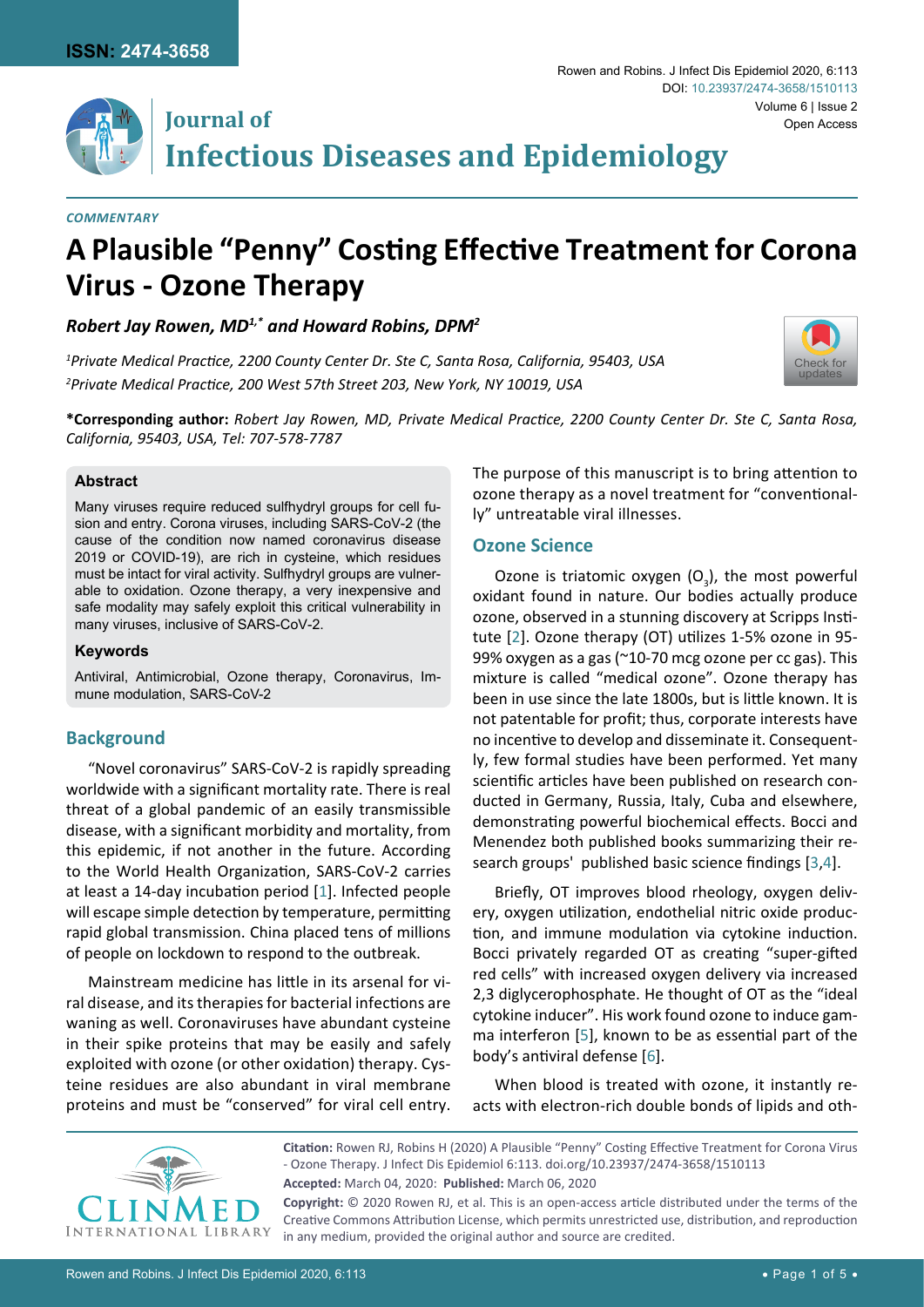er molecules. This creates longer lasting downstream weaker oxidant metabolites called ozonides: reactive oxygen species and lipid oxidation products, inclusive of peroxides, peroxyls, alkenes, alkanes. These molecules appear to act as messengers for the key biochemical and immune modulating effects of the therapy. The Menendez Cuban group found that preconditioning animals with ozone is as powerful as dexamethasone in reducing tumor necrosis factor  $\alpha$  in subsequent endotoxic shock [\[7\]](#page-3-6). This could be exceptionally valuable as a means of safely suppressing "cytokine storm", often the cause of final lethality from pulmonary viral infection [[8\]](#page-3-7), including coronavirus [[9](#page-3-8),[10](#page-3-9)].

Elvis and Etka summarized ozone therapy: "..effects are proven, consistent, safe and with minimal and preventable side effects. Medical O<sub>2</sub> is used to disinfect and treat disease. Mechanisms of action are by inactivation of bacteria, viruses, fungi, yeast and protozoa, stimulation of oxygen metabolism, activation of the immune system [[11](#page-3-10)]."

# **Viral Vulnerability**

In his recent review article [\[12](#page-3-11)], Rowen states: "OT may be ideal therapy for viruses. In order to successfully penetrate cells, many viruses require membrane glycoproteins to be in the reduced R-S-H form rather than oxidized (R-S-S-R)". Ozone inactivates many viruses directly. Norwalk, collophage MS3, hepatitis A, and poliovirus are dependent on reduced sulfhydryl groups [[13](#page-3-12)-[18\]](#page-3-13). "Reflecting on the reduction of "critical" disulfide bonds for vaccinia virus' cellular entry, Ryser found that protein disulfide isomerase inhibitors limited HIV-1 entry into T cells [\[19](#page-3-14)]."

Mirazmi, et al. found cytomegalovirus loses infectivity if its thiol groups are oxidized [[20](#page-3-15)]. Re-reducing the oxidized thiols (by dithiothreitol) enabled the virus to regain 65% infectivity. HIV is dependent on reduced sulfhydryl groups for infectivity [[21](#page-3-16)], as also reported for Ebola virus to enter cells [[22](#page-3-17)].

Like Ebola, corona virus structure also has regions rich in cysteine [\[23](#page-3-18)], inclusive of the spike and envelope proteins [\[24](#page-3-19)]. Cysteine is an amino acid carrying a sulfhydryl (R-S-H) residue, also called a "thiol" group. Alterations of these residues have been found to "cripple" virus growth properties at least 2 logs lower than wild type virus. Active cysteine is essential for membrane fusion [\[25\]](#page-3-20). This is consistent with the sulfhydryl non-corona viral research discussed above. The redox status (reduced cysteine residues vs. oxidized residues) can "switch" protein activity to "on" or "off" [\[26](#page-3-21)]. Thiol S-H bonds are far weaker than the O-H bonds in alcohols, and vulnerable to oxygen based oxidants, which can oxidize the sulfur to sulfonic acid residues (R-SO<sub>3</sub>-H). Viruses have a limited "shelf life" on surfaces. Coronaviruses reportedly retain infectivity up to 9 days on surfaces, temperature dependent, and are quickly inactivated by

oxidizing disinfectants [[27\]](#page-3-22). Atmospheric oxygen may slowly degrade thiol groups, and do so more quickly at higher temperatures.

Cysteine is highly vulnerable to oxidation to disulfide (R-S-S-R) or other residues; which effect will cripple its biochemical activity in proteins, altering their three-dimensional structure. Enzymes may become inactive when reduced thiols are oxidized. Ozone itself will oxidize SH groups instantly on contact.

Knowing ozone extinguishes itself virtually instantly on contact with blood, creating ozonides, one might then ask, "How will ozone reach deep reservoirs of virus?" Ozonides are oxidants in their own right. They have a prolonged life according to the works of Bocci and Menendez, providing ongoing protection after a single treatment. These molecules are less reactive than ozone, but still possess oxidizing power and serve as biochemical signaling molecules modulating the immune system. Creating a more "oxidized" environment, ozone therapy may assist the body in inactivating thiols in viruses in blood and tissues. (Our immune system is well known to create reactive oxidant species, such as hydrogen peroxide, superoxide, nitric oxide, hypochlorous acid, etc. and even ozone itself as mentioned previously to defend against infection). Viruses, unlike "living" cells, have no mechanism of self-repair.

Ozone's ability to inactivate cysteine dependent proteins was reported as an ozonide attack on cysteine-dependent papain, believed to inactivate the enzyme by oxidizing the active sulfhydryl group to sulfenate or sulfenic acid [\[28\]](#page-3-23). Furthermore, coronavirus spike protein is also rich in tryptophan [[29\]](#page-3-24), which is second to cysteine in vulnerability to oxidation [[30\]](#page-3-25).

Based on the foregoing Rowen surmised that ozone therapy might be the ideal treatment for deadly Ebola. On the invitation of the President of Sierra Leone, we traveled to the country in October, 2014 to bring ozone therapy for the epidemic. Our team treated 5 cases of Ebola, two in physicians, one in the female consort of a physician who died of the disease, and two exposed aides. All survived without any deterioration of symptoms after ozone therapy began, nor did they have any post Ebola complications. The epidemic claimed 60% of its victims and scarred survivors with a 70+% rate of complications [\[31](#page-3-26)]. The key method was directly administering oxygen/ozone gas intravenously (DIV), 20 cc at 30-55 mcg of ozone/cc of gas over a few minutes. The material cost is negligible, and leaves virtually no medical waste - only a small 27 g butterfly needle and its attached short tubing.

The treatment requires an ozone generator, medical grade compressed oxygen, a syringe (and a butterfly needle for DIV method). The generator can be run off a car battery in remote areas. Ozone therapy is exceptionally safe, with a reported complication rate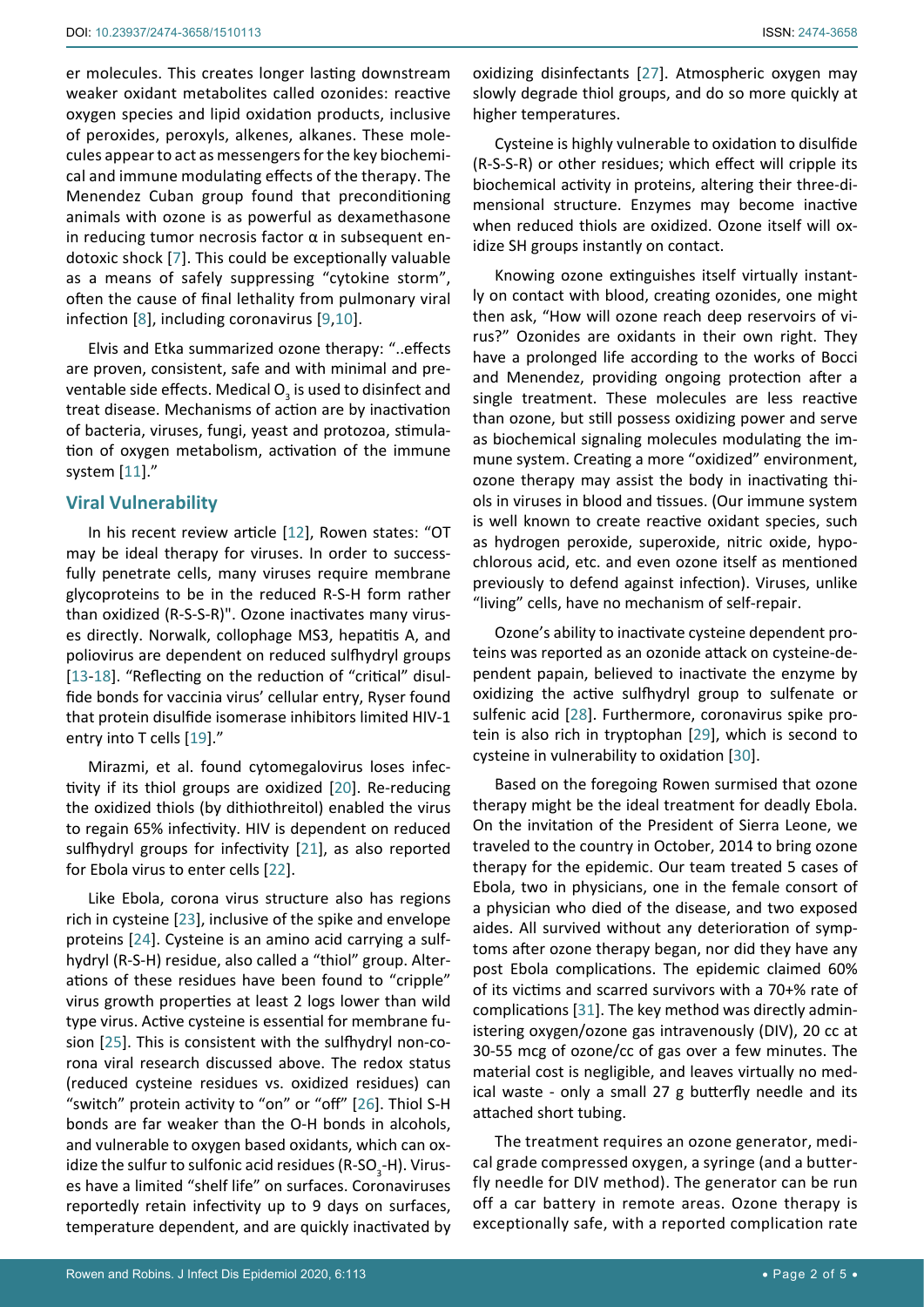of only 0.7 per 100,000 treatments. Most all untoward effects were found to be secondary to improper administration [\[32](#page-3-30)].

Direct intravenous gas administration does carry a risk of temporary chest tightness and cough, and can irritate veins. Compared to a lethal disease, however, it is a negligible price to pay. DIV oxygen has been routinely (and safely) used around the world for generations, with significant positive effects on modulating inflammation [\[33](#page-3-31),[34](#page-3-32)]. Oxygen is a metabolic gas and is rapidly consumed, unlike "air" which is 80% nitrogen. Another method of delivery is called "major autohemotherapy" (MAH). Blood is withdrawn into a bottle, ozone added, mixed, and the ozonated blood reinfused. However, considering that this method is both time consuming, requires large veins and leaves a modest amount of medical waste, the DIV method may be preferable in epidemics. DIV leaves negligible medical waste.

#### **Comments**

Ozonide drugs are now postulated to possibly remedy the growing resistance of plasmodium to artemisinin, which molecule carries a rare natural oxidizing endoperoxide bridge at its active site. Industry is searching for drugs of this class [[35\]](#page-3-33). Meanwhile ozone therapy, a direct method of creating endogenous ozonides, has been utilized for a century with an excellent background of researched effects, safety, and minimal costs, depending on the method and location where administered. Ozone therapy has been reported as exceptionally safe [[32](#page-3-30)].

Ozone therapy is versatile and can be used for prevention and treatment of acute and chronic diseases. Our offices treat both acute (non-hospitalized cases) and chronic viral and bacterial illnesses with ozone. There have been no reports of conflicts with standard medical care, inclusive of drug therapy.

Dosing depends on mode of application. DIV ozone generally begins with 1100 mcg ozone (20 cc of gas at 30-55 mcg of ozone per cc of gas) with increases up to 6600 mcg (120 cc gas) as needed and tolerated by the patient. Treatment time is a few to several minutes. A more recent ozone innovation is a variant of the MAH technique, called hyperbaric ozone. Two hundred ml of blood is ozonated with 200 cc medical ozone gas at 70 mcg/cc under pressure and returned under pressure. This constitutes a single "pass" (about 15 minutes for a treatment). A common practice in Europe and American clinics is repeating this for 10 passes at one sitting (45-90 minutes for a treatment, depending on vein "cooperation"). This will deliver 144,000 mcg ozone in a single treatment session. Our clinics are using this latter method, which appears to enhance rapid recovery from Lyme disease even in antibiotic treatment failure patients. Rowen trains physicians from around the world in this method, and has surveyed them for safety. Out

of a known 4,000 "ten-pass' treatments, there were no reported significant or lasting untoward effects due to the therapy [[36](#page-3-27)]. We have observed "Herxheimer" reactions, presumably due to "die-off" of infecting organisms.

Few in our field are not familiar with the great 1918 influenza pandemic. However, few are also aware that inexpensive intravenous hydrogen peroxide was utilized by British physician Oliver, who halved the death rate from influenza pneumonia in India [\[37](#page-3-28)]. Similarly, another oxidation therapy, ultraviolet blood irradiation therapy, was successfully used to cure 15 of 15 cases of viral pneumonia in hospitalized patients in the 1940s [\[38](#page-3-29)]. Ultraviolet energy is well accepted to destroy microorganisms, and is used as a sterilizing agent, and in air purification. Ultraviolet energy destroys cysteine in microorganisms [[39](#page-4-0)].

Ozone's challenge is that it does not bring profit to justify private research to advance it towards regulatory agency "approval", a process requiring tens of millions of USD. Hence, few in the medical field are aware of it, and fewer will consider "unapproved" therapy even to save lives [\[40](#page-4-1)]. It suffers from the "tomato effect" [[41](#page-4-2)], because many of its achievements are regarded as impossible to believe. Virtually all use is in private offices, where most practitioners have no access to an institutional review board, now a requirement to gain acceptance of research for publication. Hence, advancement of ozone therapy into mainstream medicine languishes, and most patients, with no alternatives to conventional therapies, suffer.

### **Conclusion**

The world already has a most inexpensive, safe, and likely effective remedy for deadly viral diseases, which exploits their redox vulnerability at critical membrane cysteine/tryptophan fusion sites. Ozone therapy could be easily deployed worldwide, even in very poor countries. With few conventional treatments for viral pneumonia, this epidemic could provide impetus to study ozone therapy very ethically under the auspices of an institution's review board in treating, with ozone therapy, seriously ill patients, who might otherwise expire. Milder cases could also be treated to study the ability of ozone therapy to slow or halt clinical deterioration. Such study could bring ozone therapy to the forefront of all-around infectious disease management, providing answers to our growing problems with resistant infection. Governments should take notice.

## **Conflicts of Interest**

No funding was provided for this manuscript. Authors have no conflicts of interest to report.

#### **Acknowledgements**

To Terri Su, MD, wife and clinical partner of Rob-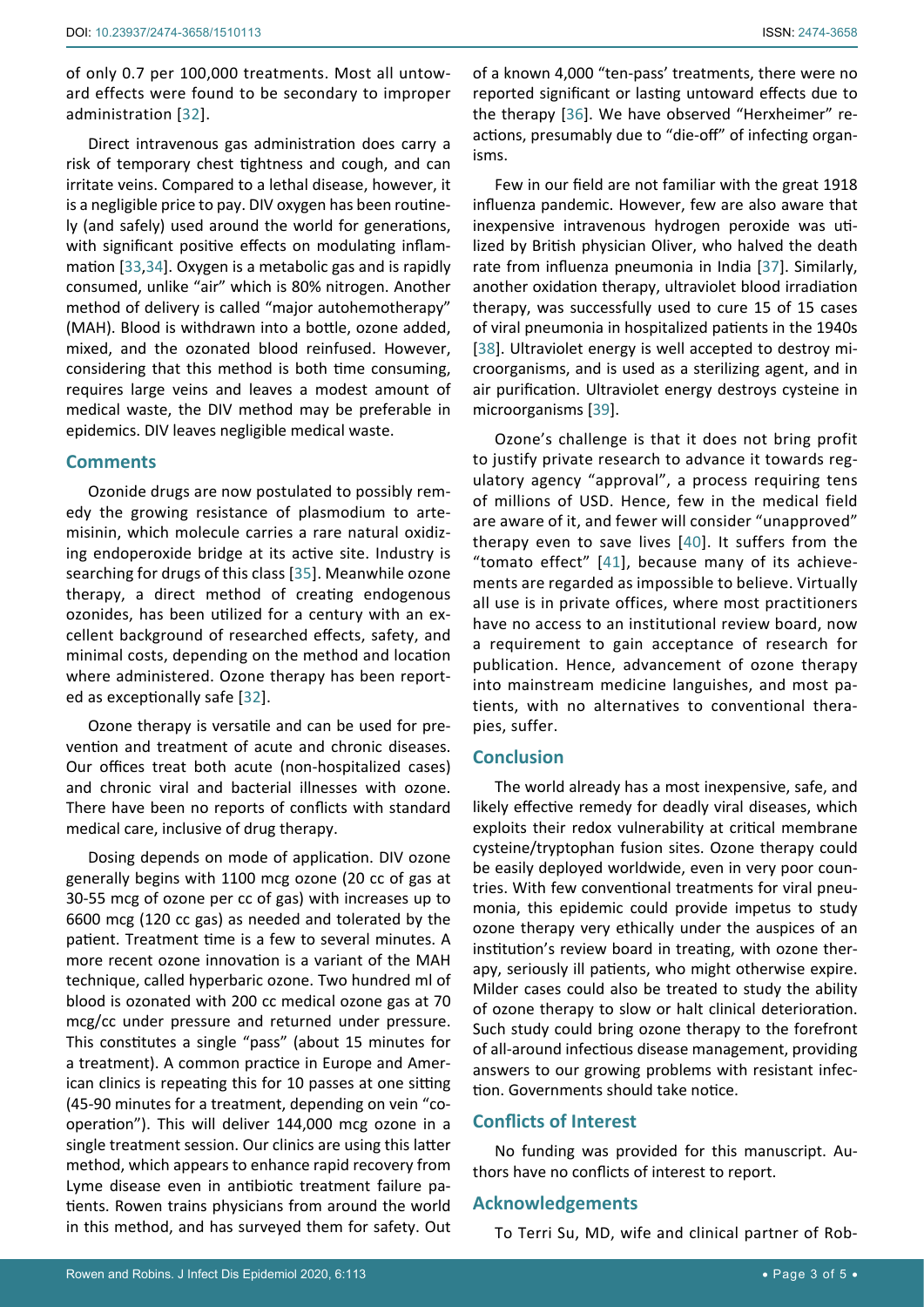ert Rowen for her steadfast support of ozone therapy practices and editing this manuscript.

#### **References**

- <span id="page-3-5"></span>1. [https://www.who.int/news-room/q-a-detail/q-a-coronavirus](https://www.who.int/news-room/q-a-detail/q-a-coronaviruses)[es](https://www.who.int/news-room/q-a-detail/q-a-coronaviruses)
- <span id="page-3-0"></span>2. [Babior BM, Takeuchi C, Ruedi J, Gutierrez A, Wentworth](https://www.ncbi.nlm.nih.gov/pmc/articles/PMC152239/)  [P Jr \(2003\) Investigating antibody-catalyzed ozone gener](https://www.ncbi.nlm.nih.gov/pmc/articles/PMC152239/)[ation by human neutrophils. Proc Natl Acad Sci USA 100:](https://www.ncbi.nlm.nih.gov/pmc/articles/PMC152239/)  [3031-3034.](https://www.ncbi.nlm.nih.gov/pmc/articles/PMC152239/)
- <span id="page-3-1"></span>3. Bocci V (2011) A new medical drug. (2<sup>nd</sup> edn), Springer, Netherlands.
- <span id="page-3-2"></span>4. Menendez, Weiser M (2016) Advances of ozone therapy in medicine and dentistry. Havana, Cuba.
- <span id="page-3-3"></span>5. [Bocci V, Paulesu L \(1990\) Studies on the biological effects](https://www.ncbi.nlm.nih.gov/pubmed/2129118)  [of ozone 1. Induction of interferon gamma on human leuco](https://www.ncbi.nlm.nih.gov/pubmed/2129118)[cytes. Haematologica 75: 510-515.](https://www.ncbi.nlm.nih.gov/pubmed/2129118)
- <span id="page-3-4"></span>6. [Kang S, Brown H, Hwang S \(2018\) Direct antiviral mecha](https://www.ncbi.nlm.nih.gov/pubmed/30402328)[nisms of interferon-gamma. Immune Netw 18: e33.](https://www.ncbi.nlm.nih.gov/pubmed/30402328)
- <span id="page-3-6"></span>7. [Zamora A, Borrego A, Lopez O, Delgado R, Gonzalez R,](https://www.ncbi.nlm.nih.gov/pubmed/15770062)  [et al. \(2005\) Effects of ozone oxidative preconditioning on](https://www.ncbi.nlm.nih.gov/pubmed/15770062)  [TNF-α release and antioxidant-prooxidant intracellular bal](https://www.ncbi.nlm.nih.gov/pubmed/15770062)[ance in mice during endotoxic shock. Mediators Inflamm](https://www.ncbi.nlm.nih.gov/pubmed/15770062)  [2005: 16-22.](https://www.ncbi.nlm.nih.gov/pubmed/15770062)
- <span id="page-3-7"></span>8. [Liu Q, Zhou YH, Yang ZQ \(2016\) The cytokine storm of](https://www.ncbi.nlm.nih.gov/pubmed/26189369)  [severe influenza and development of immunomodulatory](https://www.ncbi.nlm.nih.gov/pubmed/26189369)  [therapy. Cell Mol Immunol 13: 3-10.](https://www.ncbi.nlm.nih.gov/pubmed/26189369)
- <span id="page-3-8"></span>9. [Tetro JA \(2020\) Is COVID-19 receiving ADE from other](https://www.ncbi.nlm.nih.gov/pubmed/32092539)  [coronaviruses? Microbes Infect. 22: 72-73.](https://www.ncbi.nlm.nih.gov/pubmed/32092539)
- <span id="page-3-9"></span>10. [Huang C, Wang Y, Li X, Ren L, Zhao J, et al. \(2020\) Clinical](https://www.ncbi.nlm.nih.gov/pubmed/31986264)  [features of patients infected with 2019 novel coronavirus in](https://www.ncbi.nlm.nih.gov/pubmed/31986264)  [Wuhan, China. Lancet 395: 497-506.](https://www.ncbi.nlm.nih.gov/pubmed/31986264)
- <span id="page-3-10"></span>11. [Elvis, Etka A \(2011\) Ozone therapy: A clinical review. J Nat](https://www.ncbi.nlm.nih.gov/pmc/articles/PMC3312702/)  [Sci Biol Med 2: 66-70.](https://www.ncbi.nlm.nih.gov/pmc/articles/PMC3312702/)
- <span id="page-3-11"></span>12. [Rowen RJ \(2019\) Ozone and oxidation therapies as a solu](https://www.ncbi.nlm.nih.gov/pubmed/31898609)[tion to the emerging crisis in infectious disease manage](https://www.ncbi.nlm.nih.gov/pubmed/31898609)[ment: A review of current knowledge and experience. Med](https://www.ncbi.nlm.nih.gov/pubmed/31898609)  [Gas Res 9: 232-237.](https://www.ncbi.nlm.nih.gov/pubmed/31898609)
- <span id="page-3-12"></span>13. [Kekez MM, Sattar SA \(1997\) A new ozone-based method](https://www.ncbi.nlm.nih.gov/pubmed/9394395)  [for virus inactivation: Preliminary study. Phys Med Biol 42:](https://www.ncbi.nlm.nih.gov/pubmed/9394395)  [2027-2039.](https://www.ncbi.nlm.nih.gov/pubmed/9394395)
- 14. [Shin GA, Sobsey MD \(2003\) Reduction of Norwalk virus,](https://www.ncbi.nlm.nih.gov/pubmed/12839770)  [poliovirus 1, and bacteriophage MS2 by ozone disinfection](https://www.ncbi.nlm.nih.gov/pubmed/12839770)  [of water. Appl Environ Microbiol 69: 3975-3978.](https://www.ncbi.nlm.nih.gov/pubmed/12839770)
- 15. [Herbold K, Flehmig B, Botzenhart K \(1989\) Comparison of](https://www.ncbi.nlm.nih.gov/pubmed/2560362)  [ozone inactivation, in flowing water, of hepatitis A virus, po](https://www.ncbi.nlm.nih.gov/pubmed/2560362)[liovirus 1, and indicator organisms. Appl Environ Microbiol](https://www.ncbi.nlm.nih.gov/pubmed/2560362)  [55: 2949-2953.](https://www.ncbi.nlm.nih.gov/pubmed/2560362)
- 16. [Emerson MA, Sproul OJ, Buck CE \(1982\) Ozone inactiva](https://www.ncbi.nlm.nih.gov/pmc/articles/PMC241881/)[tion of cell-associated viruses. Appl Environ Microbiol 43:](https://www.ncbi.nlm.nih.gov/pmc/articles/PMC241881/)  [603-608.](https://www.ncbi.nlm.nih.gov/pmc/articles/PMC241881/)
- 17. [Katzenelson E, Koerner G, Biedermann N, Peleg M, Shuval](https://www.ncbi.nlm.nih.gov/pubmed/36847)  [HI \(1979\) Measurement of the inactivation kinetics of polio](https://www.ncbi.nlm.nih.gov/pubmed/36847)  [virus by ozone in a fast-flow mixer. Appl Environ Microbiol](https://www.ncbi.nlm.nih.gov/pubmed/36847)  [37: 715-718.](https://www.ncbi.nlm.nih.gov/pubmed/36847)
- <span id="page-3-13"></span>18. [Roy D, Wong PK, Engelbrecht RS, Chian ES \(1981\) Mech](https://www.ncbi.nlm.nih.gov/pubmed/6261692)[anism of enteroviral inactivation by ozone. Appl Environ Mi](https://www.ncbi.nlm.nih.gov/pubmed/6261692)[crobiol 41: 718-723.](https://www.ncbi.nlm.nih.gov/pubmed/6261692)
- <span id="page-3-14"></span>19. [Ryser H, Levy E, Mandel R, Disciullo G \(1994\) Inhibition](https://www.ncbi.nlm.nih.gov/pubmed/8183947)  [of human immunodeficiency virus infection by agents that](https://www.ncbi.nlm.nih.gov/pubmed/8183947)

[interfere with thiol-disulfide interchange upon virus-receptor](https://www.ncbi.nlm.nih.gov/pubmed/8183947)  [interaction. Proc Natl Acad Sci USA 91: 4559-4563.](https://www.ncbi.nlm.nih.gov/pubmed/8183947)

- <span id="page-3-15"></span>20. [Mirazimi A, Mousavi-Jazi M, Sundqvist VA, Svensson L](https://www.ncbi.nlm.nih.gov/pubmed/10580047)  [\(1999\) Free thiol groups are essential for infectivity of hu](https://www.ncbi.nlm.nih.gov/pubmed/10580047)[man cytomegalovirus. J Gen Virol 80: 2861-2865.](https://www.ncbi.nlm.nih.gov/pubmed/10580047)
- <span id="page-3-16"></span>21. [Markovic I, Stantchev TS, Fields KH, Tiffany LJ, Tomic](https://www.ncbi.nlm.nih.gov/pubmed/14592831)  [M, et al. \(2004\) Thiol/disulfide exchange is a prerequisite](https://www.ncbi.nlm.nih.gov/pubmed/14592831)  [for CXCR4-tropic HIV-1 envelope-mediated T-cell fusion](https://www.ncbi.nlm.nih.gov/pubmed/14592831)  [during viral entry. Blood 103: 1586-1594.](https://www.ncbi.nlm.nih.gov/pubmed/14592831)
- <span id="page-3-17"></span>22. [Lee JE, Saphire EO \(2009\) Ebolavirus glycoprotein struc](https://www.ncbi.nlm.nih.gov/pubmed/20198110)[ture and mechanism of entry. Future Virol 4: 621-635.](https://www.ncbi.nlm.nih.gov/pubmed/20198110)
- <span id="page-3-18"></span>23. [Lopez L, Riffle A, Pike S, Gardner D, Hogue B \(2008\) Im](https://www.ncbi.nlm.nih.gov/pubmed/18184703)[portance of conserved cysteine residues in the coronavirus](https://www.ncbi.nlm.nih.gov/pubmed/18184703)  [envelope protein. J Virol 82: 3000-3010.](https://www.ncbi.nlm.nih.gov/pubmed/18184703)
- <span id="page-3-19"></span>24. [Schoeman D, Fielding BC \(2019\) Coronavirus envelope](https://www.ncbi.nlm.nih.gov/pubmed/31133031)  [protein: Current knowledge. Virol J 16: 69.](https://www.ncbi.nlm.nih.gov/pubmed/31133031)
- <span id="page-3-20"></span>25. [Madu IG, Belouzard S, Whittaker GR \(2009\) SARS-corona](https://www.ncbi.nlm.nih.gov/pubmed/19717178)[virus spike S2 domain flanked by cysteine residues C822](https://www.ncbi.nlm.nih.gov/pubmed/19717178)  [and C833 is important for activation of membrane fusion.](https://www.ncbi.nlm.nih.gov/pubmed/19717178)  [Virology 393: 265-271.](https://www.ncbi.nlm.nih.gov/pubmed/19717178)
- <span id="page-3-21"></span>26. [Klomsiri C, Karplus PA, Poole L \(2011\) Cysteine-based redox](https://www.ncbi.nlm.nih.gov/pmc/articles/PMC3064533/)  [switches in enzymes. Antioxid Redox Signal 14: 1065-1077.](https://www.ncbi.nlm.nih.gov/pmc/articles/PMC3064533/)
- <span id="page-3-22"></span>27. [https://www.journalofhospitalinfection.com/article/S0195-](https://www.journalofhospitalinfection.com/article/S0195-6701(20)30046-3/fulltext) [6701\(20\)30046-3/fulltext](https://www.journalofhospitalinfection.com/article/S0195-6701(20)30046-3/fulltext)
- <span id="page-3-23"></span>28. [Dussault PH, George AD, Trullinger TK \(1999\) Peroxides](https://www.ncbi.nlm.nih.gov/pubmed/10576698)  [as oxidative enzyme inhibitors: Mechanism-based inhibi](https://www.ncbi.nlm.nih.gov/pubmed/10576698)[tion of a cysteine protease by an amino acid ozonide. Bio](https://www.ncbi.nlm.nih.gov/pubmed/10576698)[org Med Chem Lett 9: 3255-3258.](https://www.ncbi.nlm.nih.gov/pubmed/10576698)
- <span id="page-3-24"></span>29. [Broer R, Boson B, Spaan W, Cosset FL, Corver J \(2006\)](https://jvi.asm.org/content/80/3/1302)  [Important role for the transmembrane domain of severe](https://jvi.asm.org/content/80/3/1302)  [acute respiratory syndrome coronavirus spike protein](https://jvi.asm.org/content/80/3/1302)  [during entry. J Virol 80: 1302-1310.](https://jvi.asm.org/content/80/3/1302)
- <span id="page-3-25"></span>30. Virender K Sharma, Nigel JD Graham (2010) Oxidation of amino acids, peptides and proteins by ozone: A Review. Ozone: Science & Engineering 32: 81-90.
- <span id="page-3-26"></span>31. [Rowen R, Robins H, Carew K, Kamara M, Jalloh M \(2016\)](https://journals.athmsi.org/index.php/AJID/article/view/3578)  [Rapid resolution of hemorrhagic fever \(Ebola\) in Sierra Le](https://journals.athmsi.org/index.php/AJID/article/view/3578)[one with ozone therapy. Afr J Infect Dis 10: 49-54.](https://journals.athmsi.org/index.php/AJID/article/view/3578)
- <span id="page-3-30"></span>32. Jacobs M (1982) Zwischenfalle und typische Komplikationen in der Ozone-Sauerstoff-Therapie. OzoNachrichten 1: 5.
- <span id="page-3-31"></span>33. [Schmidt H \(2002\) Regelsberger's intravenous oxygen ther](https://www.ncbi.nlm.nih.gov/pubmed/11893843)[apy--an interpretation of results in practice from a biochem](https://www.ncbi.nlm.nih.gov/pubmed/11893843)[ical and physiological point of view. Forsch Komplementa](https://www.ncbi.nlm.nih.gov/pubmed/11893843)[rmed Klass Naturheilkd 9: 7-18.](https://www.ncbi.nlm.nih.gov/pubmed/11893843)
- <span id="page-3-32"></span>34. [Chaitidis P, Kreutzer FJ, Gerth C, Janata P, Kuhn H \(2004\)](https://www.ncbi.nlm.nih.gov/pubmed/15380813)  [Impact of intravenous oxygen therapy on the expression](https://www.ncbi.nlm.nih.gov/pubmed/15380813)  [of reticulocyte-type 15-lipoxygenase in human volunteers.](https://www.ncbi.nlm.nih.gov/pubmed/15380813)  [Prostaglandins Leukot Essent Fatty Acids 71: 271-276.](https://www.ncbi.nlm.nih.gov/pubmed/15380813)
- <span id="page-3-33"></span>35. [Giannangelo C, Fowkes FJI, Simpson JA, Charman SA,](https://www.ncbi.nlm.nih.gov/pubmed/31176584)  [Creek DJ \(2019\) Ozonide antimalarial activity in the con](https://www.ncbi.nlm.nih.gov/pubmed/31176584)[text of artemisinin-resistant malaria. Trends Parasitol 35:](https://www.ncbi.nlm.nih.gov/pubmed/31176584)  [529-543.](https://www.ncbi.nlm.nih.gov/pubmed/31176584)
- <span id="page-3-27"></span>36. (2017) American Academy of Ozonotherapy annual meeting, Dallas Texas, USA.
- <span id="page-3-28"></span>37. Oliver TH, Cantab BC, Murphy DV (1920) Influenzal pneumonia: The intravenous injection of hydrogen peroxide. Lancet 1: 432-433.
- <span id="page-3-29"></span>38. [Miley G, Christensen J \(1948\) Ultraviolet blood irradiation](https://www.ncbi.nlm.nih.gov/pubmed/18905051)  [therapy in acute virus and virus-like infections. Rev Gastro](https://www.ncbi.nlm.nih.gov/pubmed/18905051)[enterol 15: 271-283.](https://www.ncbi.nlm.nih.gov/pubmed/18905051)